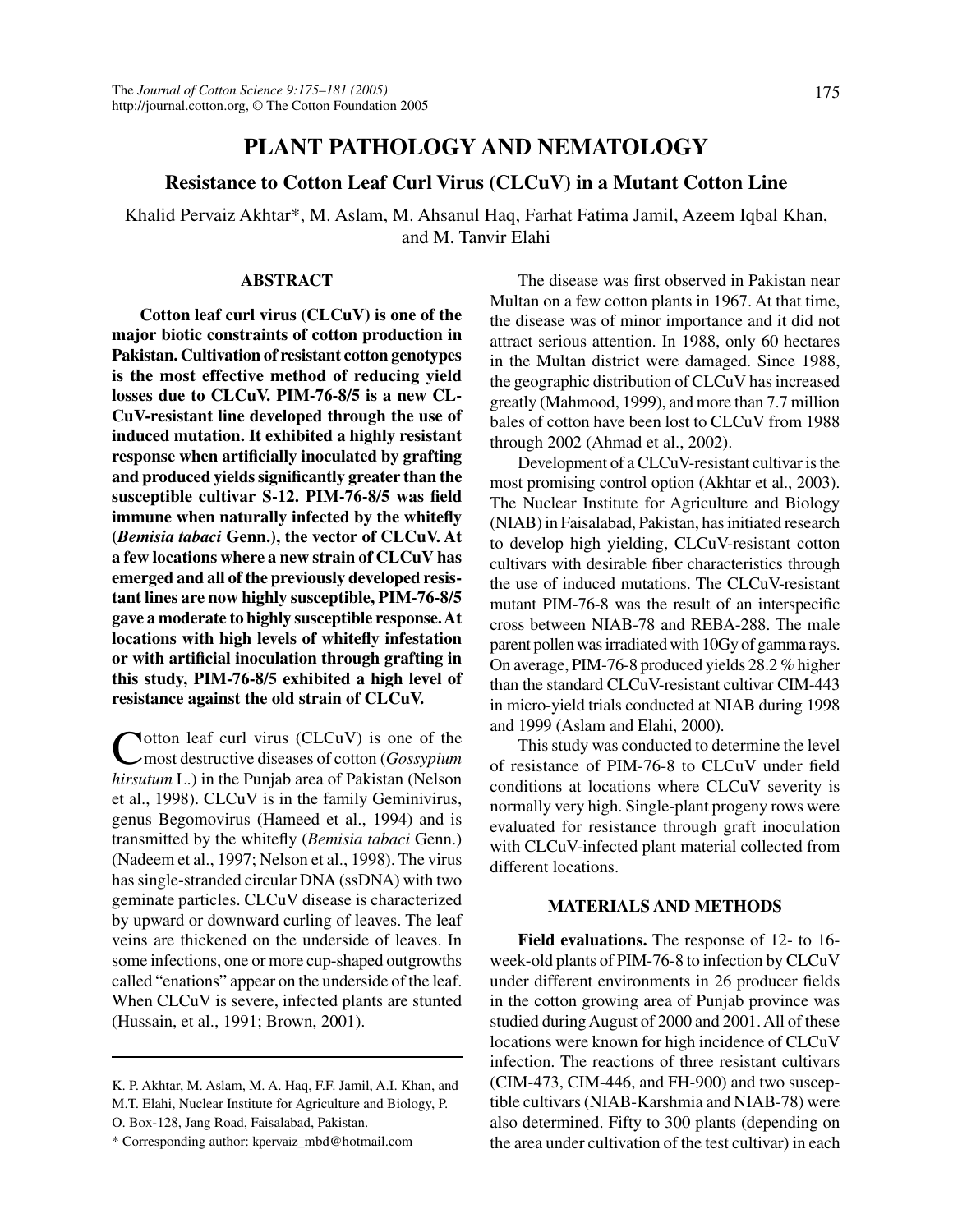location were randomly chosen. None of the plants were sprayed for whitefly control. Disease index (%) and reaction of the cultivars was determined using the disease scale described by Akhtar and Khan (2002) (Table 1).

The response of six single plant progeny rows of PIM-76-8 (PIM-76-8/6, PIM-76-8/7, PIM-76-8/18, PIM-76-8/20, PIM-76-8/38, and PIM-76-8/5) and a resistant (CIM-473) and susceptible (S-12) standard to CLCuV using natural inoculation by whiteflies were determined during September in 2000 and 2001 at the Nuclear Institute for Agriculture and Biology (NIAB) in Faisalabad. Disease index (%) and reaction of the mutant lines and cultivars was recorded. No insecticides were applied to control the whiteflies. Similar studies were performed with single plant progeny rows of PIM-76-8/5 during 2001-02 and 2002-03 at a cotton experimental area of NIAB. Data from National Coordinated Varietal Trials (NCVT) and Director General Research trials (DGR) were also collected for PIM-76-8/5 (NIAB-98).

**Graft inoculation studies.** CLCuV inoculum for all graft inoculation studies was collected from naturally-infected cotton plants exhibiting characteristic leaf curl symptoms of CLCuV. The virus was maintained by grafting infected plants onto plants grown in a greenhouse of the commercial cultivar S-12, which is susceptible to CLCuV. Grafting was performed following the bottle leaf grafting method described by Akhtar et al. (2002c). Six-week-old plants were selected for graft-inoculation. A 1- to 2-cm long and 0.1- to 0.2-cm deep cut was made on the stem at the 2nd internode from the top of the plant. A CLCuV-infected branch with a 20-cm long growing tip was detached from a diseased plant. A cut similar to the one made on the test plant was made on this branch, and the corresponding cut surfaces were brought together and tied with parafilm. This stem was then placed in a 2-cm dia., 16-cm long test tube containing distilled water. The distilled water was changed daily for 5 d. After 5 d the tubes were removed, and plants were observed daily for symptom development.

In another study, four to six seeds of PIM-76- 8 collected from different locations were sown in earthen pots under insect-free conditions during 2000-01. The commercial cultivars CIM-473 and S-12 were included as resistant and susceptible controls, respectively. Plants were thinned to one per pot 2 wk after germination and grafted for artificial inoculation. Clean tap water was used to irrigate the young seedlings throughout the study. The percentage of successful grafts, percentage of disease transmission, mean latent period (average time required for first disease symptoms to appear after grafting), and average disease severity at 90 d after grafting were recorded.

In a third study, six single plant progeny rows of PIM-76-8 (PIM-76-8/6, PIM-76-8/7, PIM-76-8/18, PIM-76-8/20, PIM-76-8/38, and PIM-76-8/5) were graft-inoculated in the field during the fall of 2000- 01 to determine their reaction to CLCuV. CIM-473 and S-12 were included as resistant and susceptible standards, respectively. Ten plants in each replication were covered with insect proof cages made of very fine meshed cloth. Six weeks after emergence, one plant under each cage was inoculated by grafting. During 2001-02, seven plants of PIM-76-8/5

| <b>Symptoms</b>                                                                                       | Disease rating y | Disease index $(\%)^{z}$ | <b>Disease reaction</b>       |
|-------------------------------------------------------------------------------------------------------|------------------|--------------------------|-------------------------------|
| Absence of symptoms.                                                                                  | 0                | 0                        | Immune                        |
| Thickening of a few small veins or the presence of<br>leaf enations on 10 or fewer leaves of a plant. | 1                | $0.1 - 1$                | <b>Highly resistant</b>       |
| Thickening of a small group of veins.                                                                 | 2                | $1.1 - 5$                | <b>Resistant</b>              |
| Thickening of all veins but no leaf curling.                                                          | 3                | $5.1 - 10$               | <b>Moderately resistant</b>   |
| Severe vein thickening and leaf curling on the top<br>third of the plant.                             | 4                | $10.1 - 15$              | <b>Moderately susceptible</b> |
| Severe vein thickening and leaf curling on the half<br>of the plant.                                  | 5                | $15.1 - 20$              | <b>Susceptible</b>            |
| Severe vein thickening, leaf curling, and stunting of<br>the plant with reduced fruit production.     | 6                | >20                      | <b>Highly susceptible</b>     |

**Table 1. Rating scale for cotton leaf curl virus symptoms**

**y Disease ratings that include enations are marked with an "E".**

**z The percentage disease index was calculated as follows: (sum of all disease ratings/total # of plants) x 16.66.**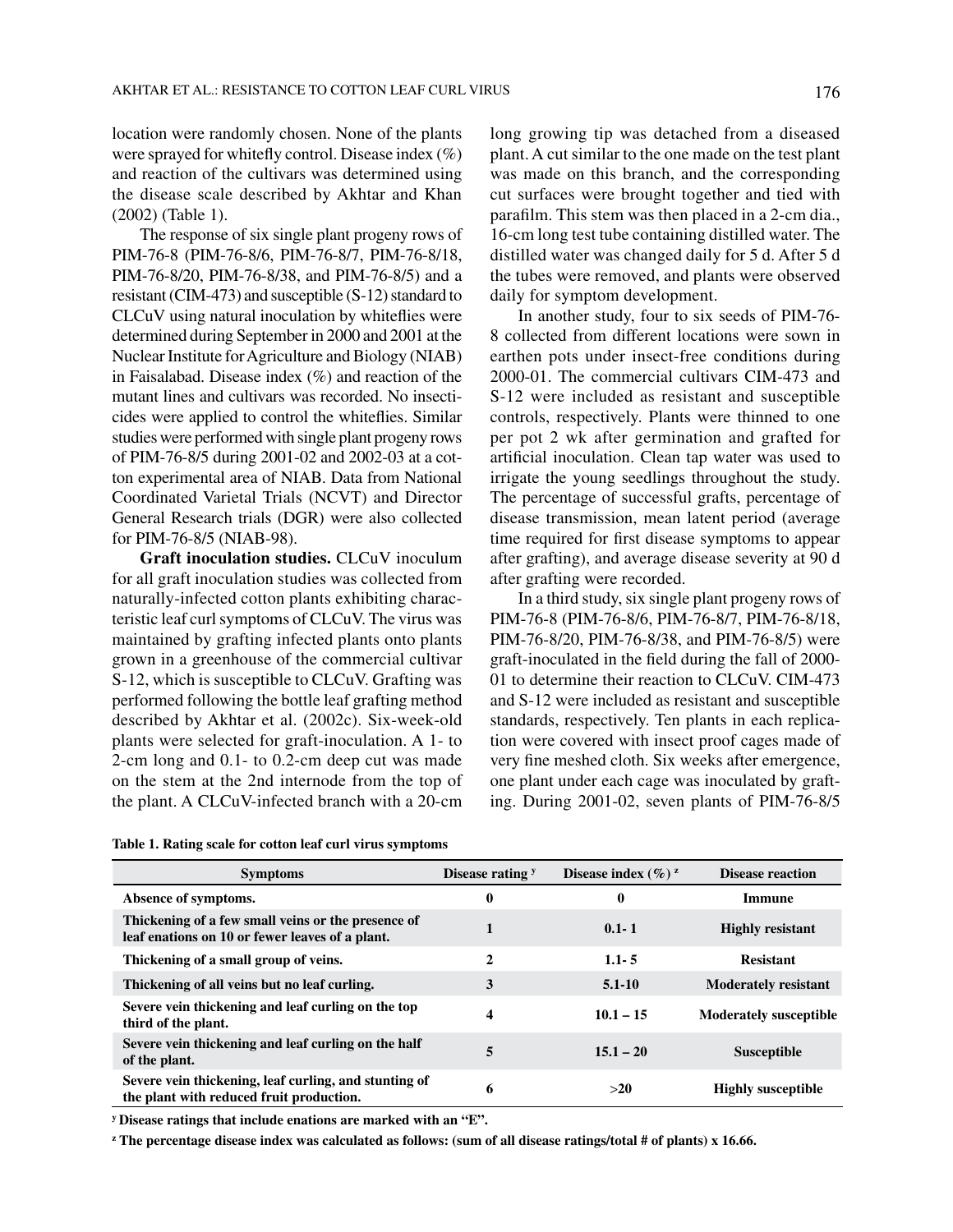were graft-inoculated using the same methodology under field conditions. Data were recorded on the percentage of successful grafts, percentage of disease transmission, mean latent period (average time required for first disease symptom appearance after grafting), and average disease severity at 90 days after grafting. Disease severity and reaction of test lines and cultivars was recorded.

#### **RESULTS**

**Field evaluations.** Response of PIM-76-8 to infection by CLCuV was recorded in 26 farmer's fields located in the Punjab during 2000-01. PIM-76-8 was field immune (no plants with symptoms) at 8 locations, highly resistant at 15 locations, and resistant at 3 locations (Table 2). The susceptible control exhibited

| Table 2. Cotton leaf curl development in PIM-76-8 under natural infestation by the whitefly (B. tabaci) at 26 farm locations |  |
|------------------------------------------------------------------------------------------------------------------------------|--|
| during 2000-2001                                                                                                             |  |

|                                          |                                     | <b>PIM-76-8</b>       | Resistant control W                 |                       | Susceptible control <sup>x</sup>    |                       |
|------------------------------------------|-------------------------------------|-----------------------|-------------------------------------|-----------------------|-------------------------------------|-----------------------|
| Location                                 | <b>Disease</b><br>index<br>$(\%)^y$ | Reaction <sup>z</sup> | <b>Disease</b><br>index<br>$(\%)^y$ | Reaction <sup>2</sup> | <b>Disease</b><br>index<br>$(\%)^y$ | Reaction <sup>z</sup> |
| Strain test, NIAB, Faisalabad            | 2.67                                | R                     | $0.00*$                             | <b>FI</b>             | $75.00*$                            | <b>HS</b>             |
| Multiplication, NIAB, Faisalabad         | 0.32                                | <b>HR</b>             | $0.00*$                             | $FI$                  | $75.00*$                            | <b>HS</b>             |
| <b>NIAB Farm, Faisalabad</b>             | 0.35                                | <b>HR</b>             | 0.00                                | $FI$                  | 56.67                               | <b>HS</b>             |
| <b>PSC, Khanewal</b>                     | 2.62                                | R                     | $0.90*$                             | <b>HR</b>             | 74.40                               | <b>HS</b>             |
| PSC, Khanewal (1.25 acre trial)          | 1.02                                | $\bf R$               | 0.00                                | FI                    | 77.38                               | <b>HS</b>             |
| Chak No. 83/85, Khanewal                 | 0.32                                | <b>HR</b>             | ----                                | ----                  | 56.67                               | <b>HS</b>             |
| Zia Ahmad Khan Farm, Kamalia             | 0.55                                | <b>HR</b>             | 0.00                                | $FI$                  | 60.41                               | <b>HS</b>             |
| Ch. Afzal Farm, Kamalia                  | 0.67                                | <b>HR</b>             | 0.00                                | FI                    | 50.25                               | <b>HS</b>             |
| Mian Asad-ur-Rehman Farm, Kamalia        | 0.00                                | FI                    | 0.00                                | FI                    | 53.70                               | <b>HS</b>             |
| Mian Sajid-ur-Rehman Farm, Kamalia       | 0.32                                | <b>HR</b>             | $\overline{\phantom{a}}$            | ----                  | ----                                | ----                  |
| Ramdey Seed Corporation, T. T. Singh     | 0.00                                | $\bf{FI}$             | $0.00*$                             | FI                    | ----                                | ----                  |
| Rana Shaukat Farm, T. T. Singh           | 0.45                                | <b>HR</b>             | 0.00                                | <b>FI</b>             | ----                                | ----                  |
| Haji Mukhtar A. Khitran, T. T. Singh     | 0.00                                | FI                    | 0.00                                | $FI$                  | ----                                | ----                  |
| <b>Umar Cotton Factory, T. T. Singh</b>  | 0.00                                | $FI$                  | $0.00*$                             | <b>FI</b>             | ----                                | ----                  |
| Rana Zulfiqar Farm, Harupa               | 0.00                                | FI                    | $0.00***$                           | FI                    | ----                                | ----                  |
| Mian M. Shafiq Farm, Harupa              | 0.00                                | $FI$                  | 0.00                                | FI                    | ----                                | ----                  |
| <b>Zaheer Seed Corporation, Burewala</b> | 0.00                                | <b>FI</b>             | 0.00                                | <b>FI</b>             | ----                                | ----                  |
| <b>Imam Farm Qatalpur, Khanewal</b>      | 0.75                                | <b>HR</b>             | $0.90**$                            | HR                    | ----                                | ----                  |
| Hassan Raza Farm, Multan                 | 0.30                                | <b>HR</b>             | 0.00                                | $FI$                  | ----                                | ----                  |
| Prof. Riaz Hussain Khudi, Lodhran        | 0.00                                | <b>FI</b>             | $0.00**$                            | <b>FI</b>             | 43.00                               | <b>HS</b>             |
| <b>Khursheed Ahmad Kanjoo, Multan</b>    | 0.31                                | <b>HR</b>             | $0.21***$                           | <b>HR</b>             | ----                                | ----                  |
| <b>Sharif Mumtaz Farm, Jhang</b>         | 0.32                                | <b>HR</b>             | 0.00                                | $FI$                  | 53.00                               | <b>HS</b>             |
| Major Khursheed M., Bahawal-Nagar        | 0.32                                | <b>HR</b>             | 0.00                                | FI                    | 21.00                               | <b>HS</b>             |
| Farhat Ullah Khan, Mianchannu            | 0.44                                | HR                    | 0.00                                | FI                    | ----                                | ----                  |
| Kot Sadat Farm, Burewala                 | 0.50                                | HR                    | 0.00                                | FI                    | ----                                | ----                  |
| Dr. Sher Muhammad Awan, Lodhran          | 0.33                                | <b>HR</b>             | ----                                | ----                  | ----                                | ----                  |

**w The resistant control was CIM-473. Resistant controls designated with \* or \*\* were FH-900 and CIM-446, respectively.**

**x The susceptible control was NIAB-K. Susceptible controls designated with \* are S-12.**

**y The percentage disease index was calculated as follows: (sum of all disease ratings/total # of plants) x 16.66.**

 $\mathbf{z} \mathbf{F}$ **I** = field immune, HR = highly resistant, R = resistant, HS = highly susceptible.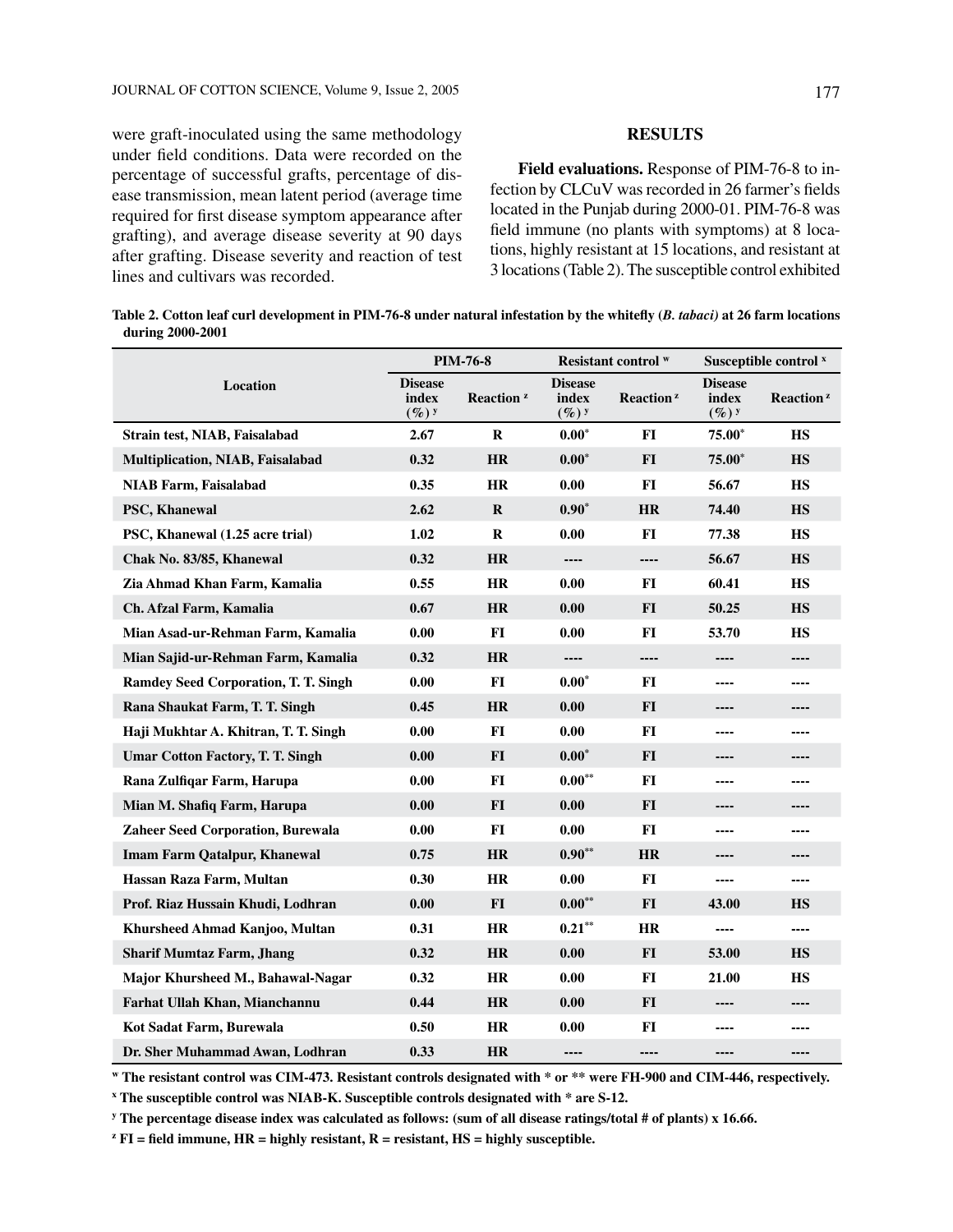a highly susceptible response (disease indices of 21 to 75%) at the 12 locations where it was grown. The resistant controls were highly resistant at 3 locations and field immune at 20 locations. Although PIM-76-8 had a variable response to CLCuV, the disease index was low compared with the highly susceptible response of the susceptible controls at all locations where its was grown (Table 2).

The response of six single plant progeny rows of PIM-76-8 to CLCuV was assessed through natural inoculation by *B. tabaci* under field conditions 2000-01. All of the progeny and CIM-473 were field immune (free from leaf curl symptoms), while the susceptible control (S-12) was highly susceptible with a disease index of 89.90 % (Table 3).

About 3617 plants of PIM-76-8/5 during 2001- 02 and more than 8552 during 2002-03 under conditions of natural inoculation by whiteflies were observed. Only one plant from more than ten thousand plants of PIM-76-8/5 displayed symptoms, while the susceptible control had a disease index of 92.52 and 97.85% during 2001-02 and 2002-03, respectively (Table 4). These results indicate that PIM-76-8/5 is highly resistant to CLCuV.

Performance of PIM-76-8/5 and NIAB-98 was also assessed for CLCuV infection in the National Coordinated Variety Trials (NCVT) at 12 locations and in Director General Research Trials (DGR) at 17 locations during 2002-03 (Table 5). PIM-76-8/5 was field immune under 9 NCVT trials and 12 DGR locations. It was highly resistant at NIAB in Faisalabad, moderately susceptible at Mailsi, and highly susceptible at CRS-Vehari in NCVT trials with a 0.3, 14.8 and 68% disease index, respectively. In DGR trials, it was highly resistant at NIAB, resistant at CCRI in Multan, moderately resistant at Mailsi, susceptible at Kassowal, and highly susceptible at CRS-Vehari. CIM-473, the resistant control, was field immune or highly resistant at most locations. At two locations in the NCVT trials and three locations in the DGR trials, CIM-473 was highly susceptible.

**Graft inoculation studies.** Based on the results from the observations in the farmer's fields, seeds of PIM-76-8 were collected from 9 (3 field immune, 3 highly resistant and 3 resistant locations) of the 26 locations for artificial inoculation through grafting. All of the grafts were successful and none of the plants were immune. Seeds collected from location VI gave a highly resistant response with minor disease severity (Table 6). At 26 days after inoculation, a few small, scattered veins were thickened on all the plants from location VI, and plants, including the resistant control CIM-473, from eight other locations gave resistant responses with a thickening of small veins within 22 to 24 days after grafting. The susceptible cultivar S-12 displayed severe vein thickening, leaf curling, and stunting 15 days after grafting (Table 6).

**Table 3. Cotton leaf curl development in single plant progeny rows (SPPR) of PIM-76-8 at NIAB in Faisalabad during 2000-2001**

| Natural infection by whiteflies |                                   |                                | <b>Graft</b> inoculation     |                                 |                                            |                                                |                              |
|---------------------------------|-----------------------------------|--------------------------------|------------------------------|---------------------------------|--------------------------------------------|------------------------------------------------|------------------------------|
| <b>SPPR</b>                     | <b>Plants</b><br>inspected $(\#)$ | <b>Disease</b><br>severity $x$ | <b>Reaction</b> <sup>y</sup> | <b>Plants</b><br>grafted $(\#)$ | Latent<br>period <sup><math>z</math></sup> | <b>Disease severity</b><br>90 d after grafting | <b>Reaction</b> <sup>y</sup> |
| PIM-76-8/6                      | 62                                | 0                              | FI                           | 5                               | 24                                         | 2                                              | R                            |
| PIM-76-8/7                      | 14                                | $\bf{0}$                       | FI                           | 5                               | 23                                         | 2E                                             | $\bf{R}$                     |
| PIM-76-8/18                     | 37                                | $\bf{0}$                       | FI                           | 5                               | 24                                         | $\mathbf{2}$                                   | R                            |
| PIM-76-8/20                     | 38                                | $\mathbf{0}$                   | FI                           | 5                               | 23                                         | $\overline{2}$                                 | R                            |
| PIM-76-8/30                     | 44                                | $\bf{0}$                       | FI                           | 5                               | 24                                         | $\mathbf{2}$                                   | R                            |
| PIM-76-8/5                      | 74                                | $\mathbf{0}$                   | F <sub>I</sub>               | 5                               | 27                                         |                                                | <b>HR</b>                    |
| <b>CIM-473</b>                  | 35                                | $\bf{0}$                       | FI                           | 5                               | 21                                         | 2E                                             | R                            |
| $S-12$                          | 70                                | 6E                             | <b>HS</b>                    | 5                               | 15                                         | 6E                                             | <b>HS</b>                    |

**x None of the plants was infected, except for S-12. For S-12, 68 plants were infected with a disease index of 89.90. Disease severity based on a scale of 0 to 6, where 0 = no symptoms and 6 = severe vein thickening, leaf curling, stunting, and reduced fruiting. E indicates enations were present on the leaves.**

**y FI = field immune; HR = highly resistant; R = resistant; HS = highly susceptible**

**z Grafting success and disease transmission were 100%. Latent period is the time between grafting and the first appearance of symptoms.**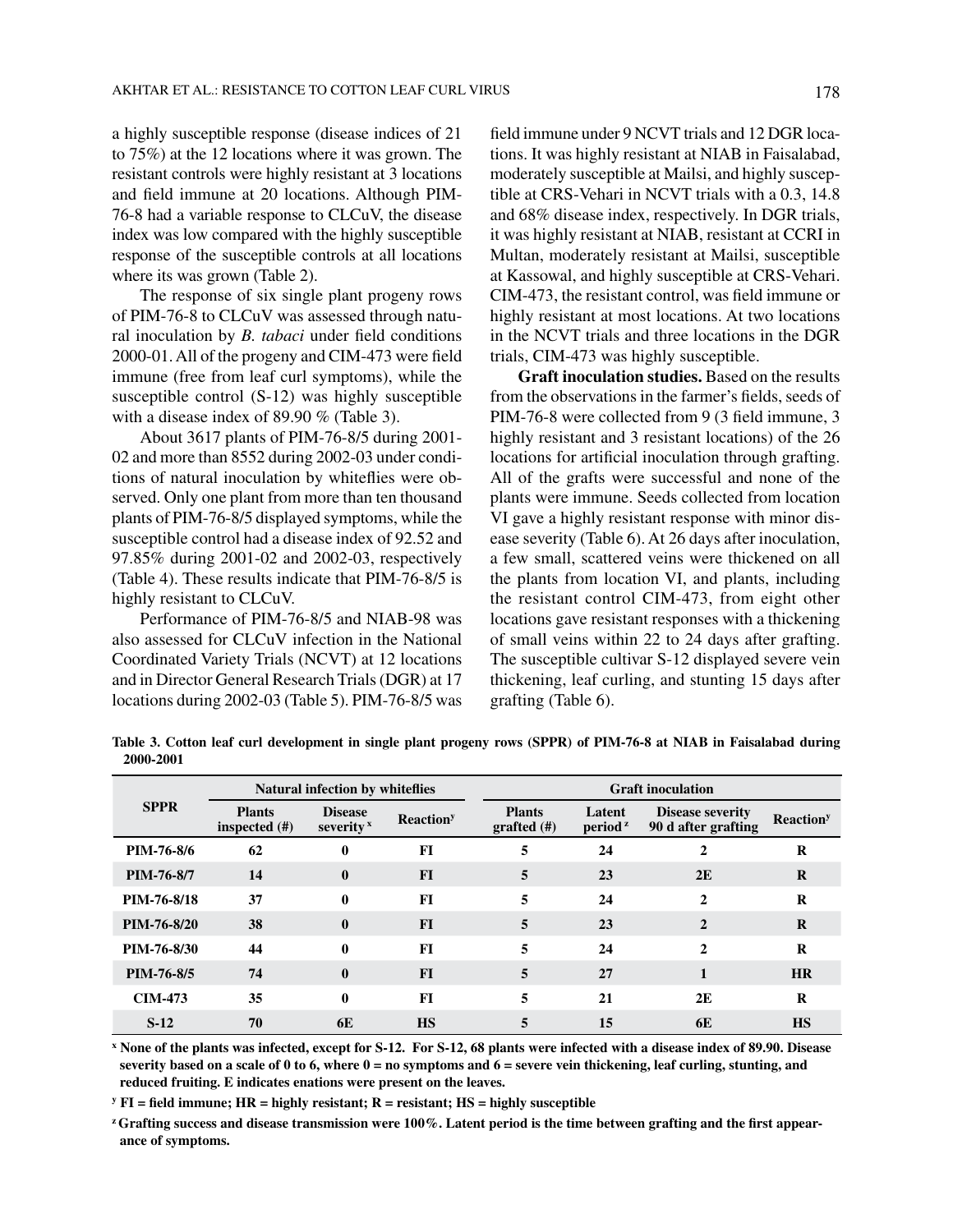| 2001-2002               |                            |                                    |                              | 2002-2003                  |                                      |                              |  |
|-------------------------|----------------------------|------------------------------------|------------------------------|----------------------------|--------------------------------------|------------------------------|--|
| Location                | <b>Plants</b><br>evaluated | <b>Disease index</b><br>$(\%)^{x}$ | <b>Reaction</b> <sup>y</sup> | <b>Plants</b><br>evaluated | Disease index<br>$(\%)^{\mathbf{z}}$ | <b>Reaction</b> <sup>y</sup> |  |
| 1                       | 123                        | $\bf{0}$                           | FI                           | 2871                       | $\mathbf{0}$                         | FI                           |  |
| $\overline{2}$          | 140                        | $\bf{0}$                           | $FI$                         | 950                        | 0.07                                 | <b>HR</b>                    |  |
| 3                       | 135                        | $\bf{0}$                           | FI                           | 1695                       | $\mathbf{0}$                         | FI                           |  |
| $\overline{\mathbf{4}}$ | 269                        | $\bf{0}$                           | <b>FI</b>                    | 126                        | $\mathbf{0}$                         | FI                           |  |
| 5                       | 250                        | 0                                  | FI                           | 792                        | $\mathbf{0}$                         | FI                           |  |
| 6                       | 262                        | $\bf{0}$                           | <b>FI</b>                    | 366                        | $\mathbf{0}$                         | FI                           |  |
| 7                       | 267                        | $\bf{0}$                           | FI                           | 572                        | $\mathbf{0}$                         | FI                           |  |
| 8                       | 387                        | $\bf{0}$                           | <b>FI</b>                    | ---                        | ---                                  | ۰                            |  |
| 9                       | 448                        | $\bf{0}$                           | FI                           | ---                        | ---                                  | ٠                            |  |
| 10                      | 595                        | $\bf{0}$                           | <b>FI</b>                    | ---                        | ---                                  | $\blacksquare$               |  |
| 11                      | 211                        | $\bf{0}$                           | FI                           | ---                        | ---                                  | ٠                            |  |
| 12                      | 260                        | $\bf{0}$                           | $FI$                         | ---                        | $\qquad \qquad \cdots$               | ۰                            |  |
| <b>Strain test</b>      | 270                        | $\bf{0}$                           | $\blacksquare$               | 266                        | $\mathbf{0}$                         | FI                           |  |
| <b>Fertilizer trial</b> | $\blacksquare$             | $\blacksquare$                     | $\blacksquare$               | 914                        | $\mathbf{0}$                         | FI                           |  |
| $S-12$                  | 89                         | 92.52                              | <b>HS</b>                    | 92                         | 97.85                                | <b>HS</b>                    |  |

**Table 4. Response of single plant progeny rows of PIM-76-8/5 (NIAB-98) to cotton leaf curl virus infection through natural inoculation by whiteflies at NIAB** 

**x None of the plants were infected, except for S-12. For S-12, 85 plants were infected and disease severity was 6E. Disease severity based on a scale of 0 to 6, where 0 = no symptoms and 6 = severe vein thickening, leaf curling, stunting, and reduced fruiting. E indicates enations were present on the leaves.**

**y FI = field immune; HR = highly resistant; R = resistant; HS = highly susceptible.**

**z One plant at location 2 was infected with a disease severity of 4E. For S-12, 90 plants were infected with a disease severity of 6E.**

**Table 5. Response of PIM-76-8/5 (NIAB-98) to cotton leaf curl virus infection under field conditions in National Coordinated Varietal Trials (NCVT) and Director General Research Trials (DGR) trials during 2002-2003**

|                              | <b>NCVT Trials</b>               |                       |                                       |                       | <b>DGR</b> Trials                |                       |                                       |                       |
|------------------------------|----------------------------------|-----------------------|---------------------------------------|-----------------------|----------------------------------|-----------------------|---------------------------------------|-----------------------|
| Location                     | PIM-76/8-5                       |                       | <b>CIM-473</b><br>(resistant control) |                       | PIM-78/8-5                       |                       | <b>CIM-473</b><br>(resistant control) |                       |
|                              | <b>Disease</b><br>index $(\%)^y$ | Reaction <sup>z</sup> | <b>Disease</b><br>index $(\%)^y$      | Reaction <sup>z</sup> | <b>Disease</b><br>index $(\%)^y$ | Reaction <sup>z</sup> | <b>Disease</b><br>index $(\%)^y$      | Reaction <sup>z</sup> |
| <b>NIAB, Faisalabad</b>      | 0.3                              | <b>HR</b>             | 0                                     | FI                    | 0.61                             | <b>HR</b>             | $\mathbf{0}$                          | FI                    |
| CRS, Faisalabad              | $\bf{0}$                         | <b>FI</b>             | $\mathbf{0}$                          | $FI$                  | $\bf{0}$                         | <b>FI</b>             | $\mathbf{0}$                          | $FI$                  |
| CRSS, Jhang                  | $\bf{0}$                         | FI                    | $\mathbf{0}$                          | FI                    | $\mathbf{0}$                     | FI                    | $\bf{0}$                              | FI                    |
| <b>CRS, Sahiwal</b>          | $\bf{0}$                         | $FI$                  | $\bf{0}$                              | <b>FI</b>             | $\bf{0}$                         | F1                    | $\bf{0}$                              | $FI$                  |
| <b>CRSS, Khanewal</b>        | $\mathbf{0}$                     | FI                    | 0                                     | FI                    | $\mathbf{0}$                     | FI                    | $\mathbf{0}$                          | FI                    |
| <b>CCRI, Multan</b>          | $\bf{0}$                         | <b>FI</b>             | 0                                     | FI                    | 1.5                              | $\bf{R}$              | 1.0                                   | <b>HR</b>             |
| CRS, Multan                  | $\bf{0}$                         | FI                    | 0                                     | FI                    | $\mathbf{0}$                     | FI                    | $\bf{0}$                              | FI                    |
| <b>CRS</b> , Vehari          | 68.0                             | <b>HS</b>             | 80                                    | <b>HS</b>             | 88                               | <b>HS</b>             | 97                                    | <b>HS</b>             |
| <b>Mailsi</b>                | 14.8                             | <b>MS</b>             | 67.9                                  | <b>HS</b>             | 10.0                             | <b>MR</b>             | 60                                    | <b>HS</b>             |
| CRS, Rahim Yar Khan          | $\bf{0}$                         | FI                    | $\mathbf{0}$                          | FI                    | $\mathbf{0}$                     | <b>FI</b>             | $\mathbf{0}$                          | <b>FI</b>             |
| <b>CRS, Bahawalpur</b>       | $\bf{0}$                         | FI                    | 0                                     | FI                    | 0                                | FI                    | $\mathbf{0}$                          | FI                    |
| <b>CRSS, Dera Ghazi Khan</b> | $\bf{0}$                         | <b>FI</b>             | $\bf{0}$                              | FI                    | $\mathbf{0}$                     | <b>FI</b>             | $\bf{0}$                              | $FI$                  |
| Rajana                       | $\blacksquare$                   | ä,                    | ۰                                     | ä,                    | 0                                | FI                    | $\mathbf{0}$                          | FI                    |
| T. T. Singh                  | ۰                                | ۰                     | ۰                                     | ۰                     | $\bf{0}$                         | <b>FI</b>             | $\mathbf{0}$                          | <b>FI</b>             |
| <b>Kassowal</b>              | ٠                                | ۰                     | ۰                                     | ۰                     | 20.0                             | S                     | 30                                    | <b>HS</b>             |
| Lodhran                      | ۰                                | ۰                     |                                       |                       | $\bf{0}$                         | <b>FI</b>             | $\bf{0}$                              | $FI$                  |
| <b>CRSS, Sargodha</b>        | ۰                                | ۰                     |                                       |                       | $\bf{0}$                         | FI                    | $\bf{0}$                              | FI                    |

**y The percentage disease index was calculated as follows: (sum of all disease ratings/total # of plants) x 16.66.**

**z FI = field immune; HR = highly resistant; R = resistant; MS = moderately susceptible; HS = highly susceptible.**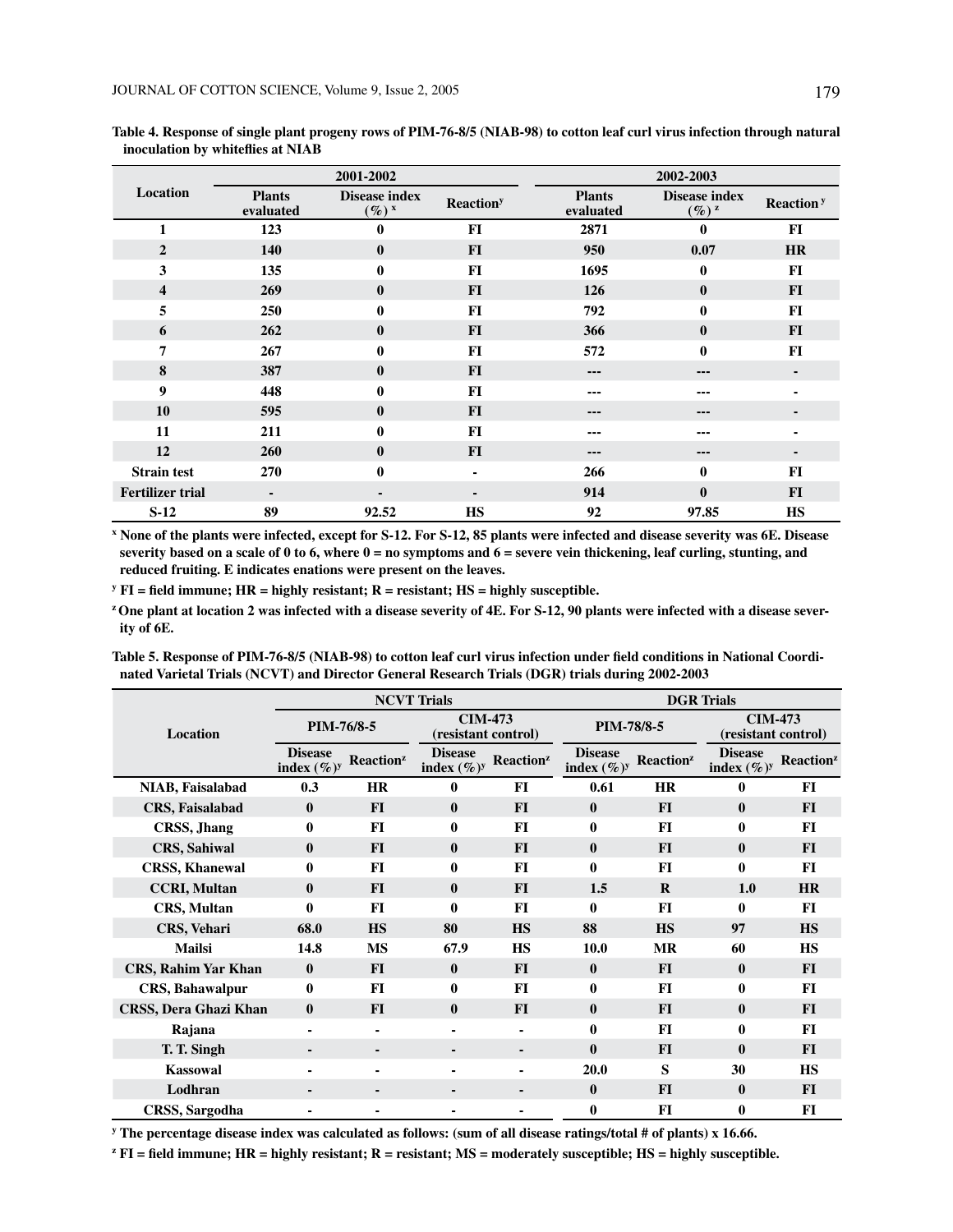**Table 6. Response of local selections of PIM-76-8 to cotton leaf curl virus infection from graft inoculation during 2000-2001**

| Location $x$            | Latent<br>period y | <b>Disease severity</b><br>after 90 d $z$ | <b>Reaction</b>           |
|-------------------------|--------------------|-------------------------------------------|---------------------------|
| T                       | 23                 | 2                                         | <b>Resistant</b>          |
| $\mathbf{H}$            | 23                 | 2                                         | <b>Resistant</b>          |
| Ш                       | 22                 | $\mathbf{2}$                              | <b>Resistant</b>          |
| $\bf{IV}$               | 24                 | 2E                                        | <b>Resistant</b>          |
| v                       | 24                 | 2                                         | <b>Resistant</b>          |
| <b>VI</b>               | 26                 | 1                                         | <b>Highly resistant</b>   |
| <b>VII</b>              | 23                 | $\mathbf{2}$                              | <b>Resistant</b>          |
| <b>VIII</b>             | 23                 | 2                                         | <b>Resistant</b>          |
| $\mathbf{I} \mathbf{X}$ | 23                 | $\mathbf{2}$                              | <b>Resistant</b>          |
| <b>CIM-473</b>          | 18                 | 2E                                        | <b>Resistant</b>          |
| $S-12$                  | 15                 | 6E                                        | <b>Highly susceptible</b> |

**x CIM-473 is the resistant control, and S-12 is the susceptible control.**

**y Latent period is the time between grafting and the first appearance of symptoms.**

**z Grafting success and disease transmission were 100%. Disease index based on a scale of 0 to 6, where**  $0 = no$ **symptoms and 6 = severe vein thickening, leaf curling, stunting, and reduced fruiting. E indicates enations were present on the leaves.**

Graft inoculation of the single plant progeny rows was successful. All of the plants were symptomatic. Of the progeny tested, only progeny PIM-76-8/5 showed minor symptoms at 27 d after inoculation. CIM-473 showed a resistant response with a disease severity of 2 at 21 to 24 d after grafting, and S-12 displayed a highly susceptible response with a disease severity of 6 at 15 d after grafting (Table 3).

Seven plants of PIM-76-8/5 were grafted for artificial inoculation with CLCuV under field conditions during 2001-02. Grafting success and disease transmission were 100%. All the grafted plants exhibited a highly resistant response with a disease severity of 1, except plant number 5 with a disease severity of  $1 > 2$ . The latent period for all material in the test required a minimum of 27 d, except S-12 which required 15 d. The disease severity of the inoculated plants was the same at harvest as at 90 d (Table 7).

#### **DISCUSSION**

This study suggests that PIM-76-8/5 has a potential for the management of CLCuV in cotton growing areas of Punjab in which the old strain of the virus is present. All of the material tested through graft inoculation was susceptible to CLCuV infection with varying levels of symptom expression, but it grew well and produced a normal yield at most locations. Akhtar et al. (2000; 2001; 2002b; 2003; 2004) have also observed that all the genotypes exhibiting resistance in the field are susceptible to infection by CLCuV under graft inoculation to which they respond with varying levels of symptom development. The susceptible control S-12 showed a high level of infection through artificial inoculation and under field conditions produced no yield.

These experiments found that PIM-76-8/5 is a mutant with a high level of resistance to the old strain of CLCuV. It exhibited resistance in most of the locations in which it was tested, but it exhibited a high level of susceptibility at a few locations. Un-

**Table 7. Response of single plant progeny rows of PIM-76-8/5 (NIAB-98) to cotton leaf curl virus infection through graft inoculation during 2001-2002**

| <b>Plant</b><br>$\mathbf{n}\mathbf{o}$ . $^{\mathrm{w}}$ | Latent<br>period <sup>x</sup> | <b>Disease severity</b><br>after 90 d $\frac{y}{x}$ | <b>Reaction</b>                     | <b>Growth of the</b><br>grafted plants <sup>2</sup> |
|----------------------------------------------------------|-------------------------------|-----------------------------------------------------|-------------------------------------|-----------------------------------------------------|
|                                                          | 27                            |                                                     | <b>Highly resistant</b>             | Good                                                |
| $\mathbf{2}$                                             | 27                            |                                                     | <b>Highly resistant</b>             | Good                                                |
| 3                                                        | 27                            |                                                     | <b>Highly resistant</b>             | Good                                                |
| 4                                                        | 27                            | 1 > 2                                               | <b>Highly resistant - resistant</b> | Good                                                |
| 5                                                        | 28                            |                                                     | <b>Highly resistant</b>             | Good                                                |
| 6                                                        | 27                            |                                                     | <b>Highly resistant</b>             | Good                                                |
| 7                                                        | 27                            | 1                                                   | <b>Highly resistant</b>             | Good                                                |
| $S-12$                                                   | 15                            | 6E                                                  | <b>Highly susceptible</b>           | Poor                                                |

**w S-12 is the susceptible control.**

**x Latent period is the time between grafting and the first appearance of symptoms.**

**y Disease severity is based on a scale of 0 to 6, where 0 = no symptoms and 6 = severe vein thickening, leaf curling, stunting, and reduced fruiting. E indicates enations were present on the leaves.**

**z Grafting success and disease transmission was 100%. Good = growth was comparable to non-inoculated plants; poor = plants were stunted.**